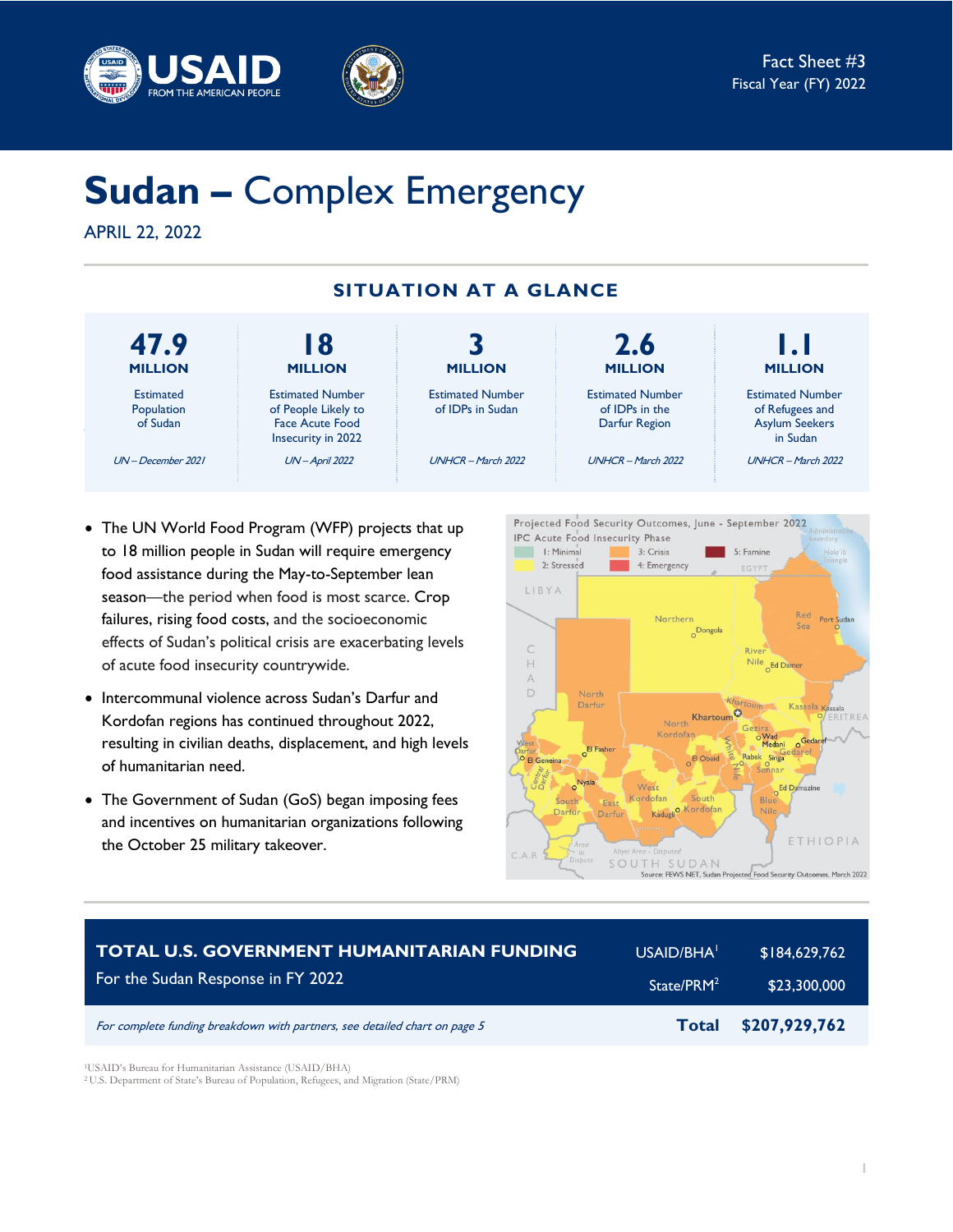# **KEY DEVELOPMENTS**

#### **Up to 18 Million People Likely to Require Food Assistance in 2022**

USAID/BHA partner WFP projects that up to 18 million people in Sudan will likely require emergency food assistance during the peak of the 2022 lean season. This represents a nearly twofold increase in levels of acute food insecurity compared to the 2021 lean season, during which 9.8 million people in need of emergency food assistance, according to the April 2021 Integrated Food Security Phase Classification analysis. WFP cites widespread crop failures—resulting from dry spells during the 2021 planting season—rising food costs, and the socioeconomic effects of Sudan's ongoing political crisis as the primary drivers of increasing acute food insecurity across the country.

Global food prices have risen since the Government of the Russian Federation's (GoRF) invasion of Ukraine, compounding an ongoing rise in food prices in Sudan since July 2021. Sudan imports approximately half of its wheat supply from Russia, according to the Famine Early Warning Systems Network (FEWS NET), but the recent global conflict and Sudan's ongoing macroeconomic crisis is expected to limit imports. The depreciation of the Sudanese Pound and the rise in fuel prices has further exacerbated food prices, according to the International Food Policy Research Institute (IFPRI). The halt of government subsidies for fuel and for wheat in June 2021 and January 2022, respectively , increased cost of consumables within Sudan; for example, the cost of cooking fuel has risen approximately 57 percent in recent months. The rise in inflation following the October 25 military takeover also resulted in the closure of many bakeries in Sudan, particularly in urban areas. Furthermore, production of cereal in Sudan—including millet, sorghum, and wheat—decreased by an estimated 37 percent compared to 2021, according to the UN Food and Agriculture Organization (FAO), contributing to the overall price increases and resultant reduction in wheat and bread consumption across Sudan.

Wheat is one of the top three most consumed cereals in Sudan and provides nearly one-fifth of the total caloric intake for the average Sudanese diet, IFPRI reports. However, due to the ongoing rise in food costs, the average household across Sudan consumed 15 percent less wheat from August 2021 to February 2022. Moreover, urban poor households have reduced their consumption of wheat by up to 19 percent from July 2021 to February 2022 and by an additional 5 percent in March, as economic conditions in the country continued to deteriorate and the GoRF's war on Ukraine diminished global supplies, according to IFPRI. Rising food and cooking fuel costs will increase household expenditures and further diminish the purchasing power of poor households, FEWS NET reports. Consequently, vulnerable populations are likely to employ negative coping strategies—such as purchasing less nutritious foods or skipping meals—to augment the lack of access to preferred foods.

#### **Conflict Generates New Displacement in Darfur, Kordofan Regions in April**

Intercommunal violence across the Darfur region has continued throughout 2022, resulting in civilian deaths, prompting widespread displacement, and generating high levels of humanitarian need. An estimated 96,000 individuals remained displaced in West Darfur State's Ag Geneina town and surrounding villages as of April 13—nearly a year after intercommunal conflict escalated between Arab and Masalit tribes from January to April 2021. Approximately 98 percent of the internally displaced persons (IDPs) are sheltering in schools or other public buildings in Ag Geneina. The International Organization for Migration (IOM) Displacement Tracking Matrix (DTM) verified that the conflict had resulted in at least 264 deaths and at least 475 injuries to date. In addition, more than 10,000 individuals have lost livestock and personal belongings to the conflict. IOM identified more than 11,000 vulnerable individuals who required further assistance, including more than 5,000 pregnant and lactating women (PLWs), an estimated 1,400 female-headed households, and approximately 750 child-headed households.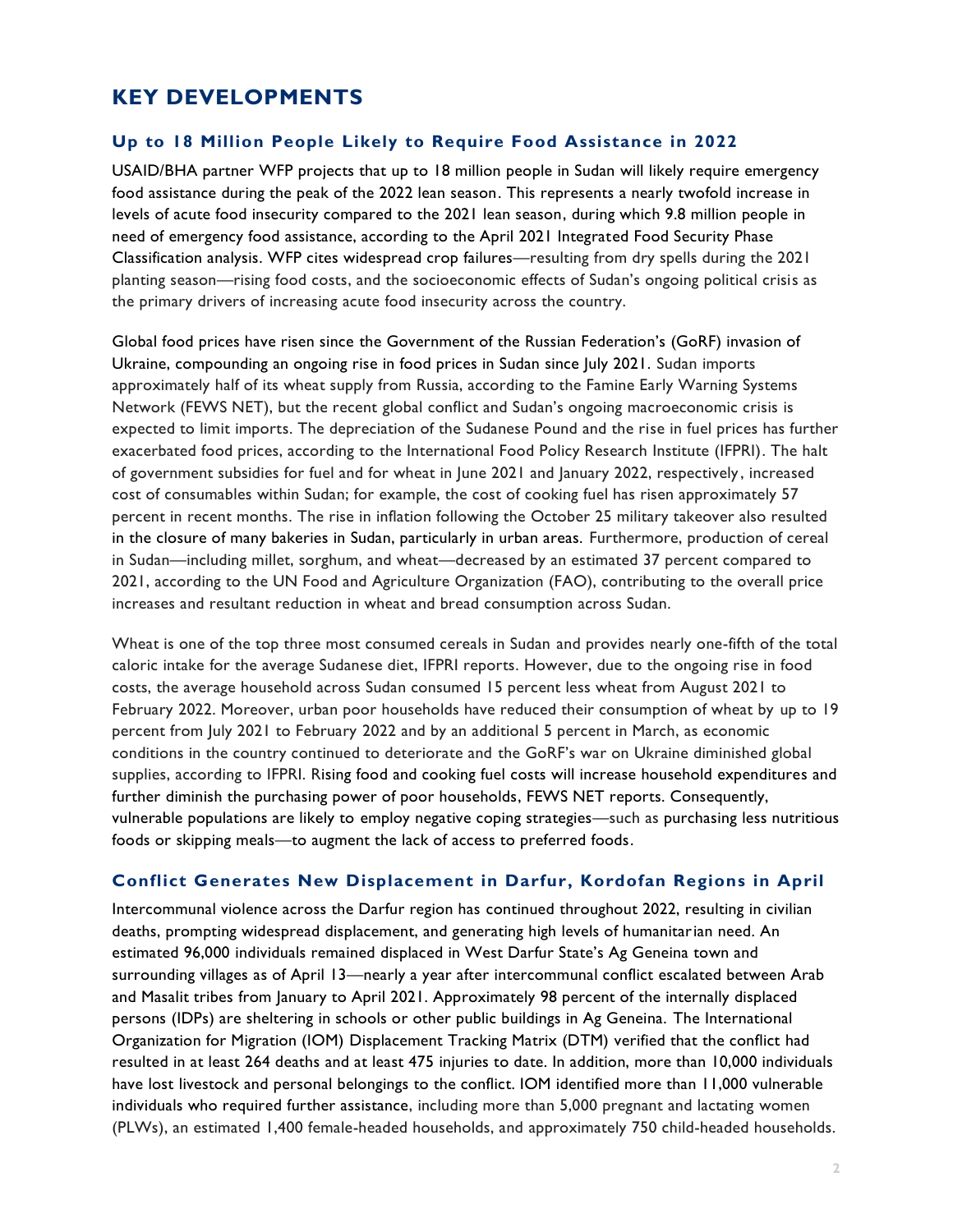Separately, intercommunal conflict displaced more than 1,800 people from Guweighina village to Azerni village in West Darfur's Kereneik locality, as of April 14. All the IDPs affected by the early April conflict were previously displaced from other conflicts in the region and continue to face the risk of further displacement due to increasing insecurity in West Darfur. Emergency food, shelter, and water, sanitation, and hygiene (WASH) assistance remained the most urgent needs for the IDPs across West Darfur, IOM reports.

Armed clashes between two nomadic tribes in South Darfur State's Gereida and Tulus localities resulted in at least 97 deaths, more than 80 injuries, and the displacement of nearly 3,500 civilians between March 29 and April 5, with 98 percent of those displaced seeking shelter in open areas, according to IOM. Moreover, unidentified armed actors burned three villages in Gereida on March 30, prompting approximately 500 civilians—primarily children and women—to shelter outside a nearby Sudanese Armed Forces (SAF) base. IOM DTM teams identified emergency shelter, food assistance, and non-food items as the IDPs' most urgent humanitarian needs. Meanwhile, property theft near Ag Geneina resulted in conflict between Arab nomads and unknown armed actors beginning on April 5, leading to at least two deaths and three injuries. After the conflict resumed on April 7, residents of Ag Geneina's Adikung village fled to the border areas of Chad.

In South Kordofan State, more than 1,600 IDPs are seeking shelter in Albatira village following an outbreak of intercommunal conflict on April 9. IOM DTM activated its emergency event tracking to monitor the displacement of individuals affected by the conflict. As of April 14, IOM DTM teams verified at least one death resulting from the conflict and received approximately 200 reports of lost goods and livestock. The conflict affected more than 170 individuals with vulnerabilities who require further assistance, including at least 20 people with chronic illnesses and more than 110 PLWs. As of mid-April, more than 18,800 people have been newly displaced across Sudan during 2022 due to conflict, the UN reports. IOM DTM teams, as well as USAID/BHA staff in Sudan, continue to monitor the situation to assess the humanitarian needs of the displaced populations countrywide.

#### **GoS Imposes Fees on Humanitarian Organizations, Impedes Assistance**

Humanitarian organizations have faced an increasing number of bureaucratic impediments in Sudan following the October 2021 military takeover of the government and subsequent U.S. sanctions and pause on development aid, according to international media and the UN. Reverting to pre-2019 practices, the GoS Humanitarian Aid Commission (HAC) has begun pressing relief organizations for incentives, such as vehicles, and invoking fees or fee-generating requirements. For example, the HAC has requested some non-governmental organizations (NGOs) pay for civil servants to monitor humanitarian programs. Furthermore, NGOs—including USAID/BHA partners—have observed access restrictions, delays in the HAC's approval of technical agreements required for program implementation, and delays in approvals of travel permits or visas. USAID/BHA staff continue to monitor the situation, advocate for unfettered humanitarian access, and communicate the need for partners to adhere to humanitarian principles and mitigate abuse, fraud, or waste.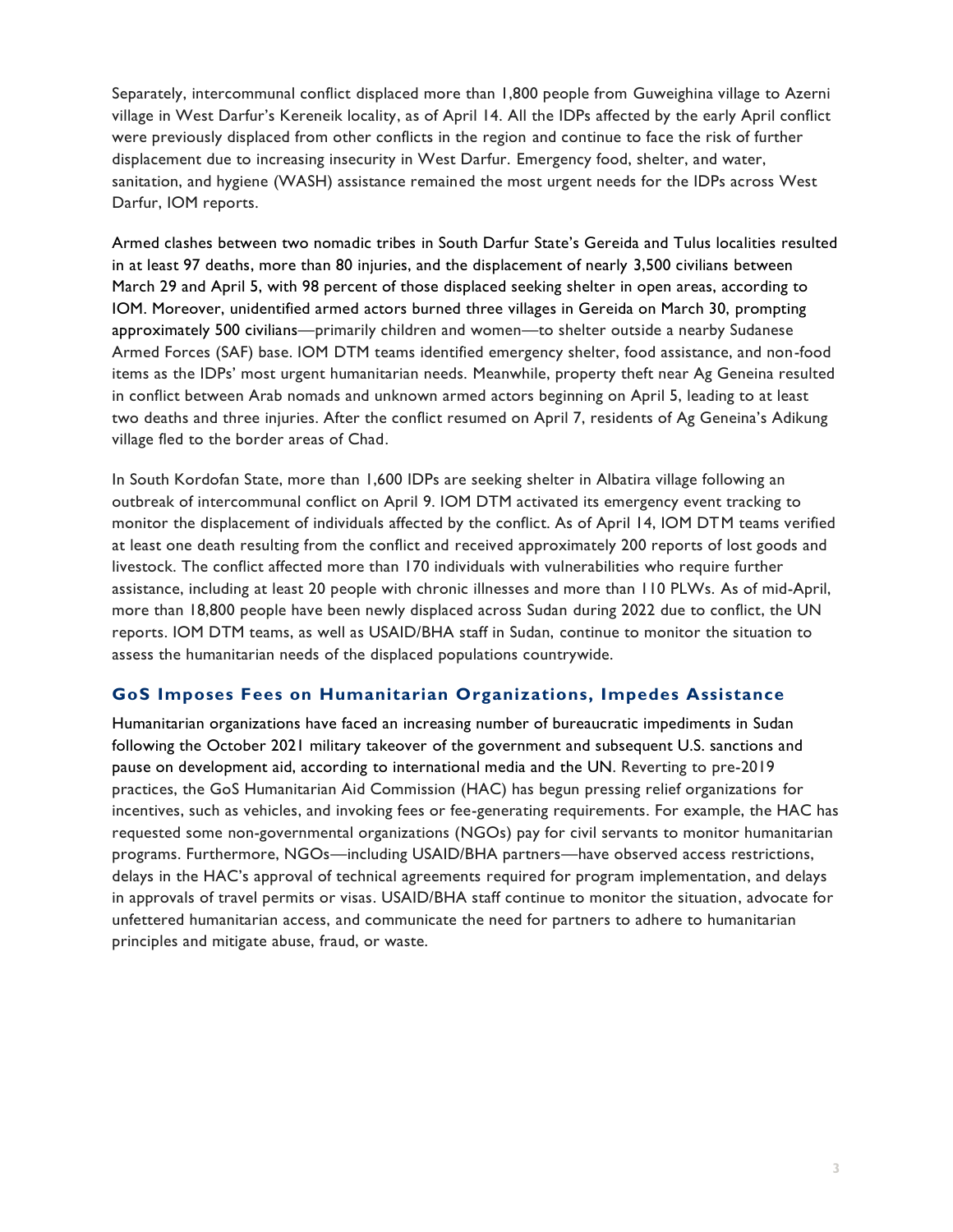#### **KEY FIGURES**



People supported with emergency food and nutrition assistance by the USG and other donors in February 2022



**\$3.3 Million**

In dedicated FY 2022 USAID/BHA support for life-saving health care programming



In dedicated FY 2022 USG support for WASH activities



USAID/BHA support for nutritional programming

## **U.S. GOVERNMENT RESPONSE**

#### **FOOD SECURITY**

USAID/BHA supports FAO, the UN Children's Fund (UNICEF), WFP, and three other partners to provide emergency food assistance to people experiencing acute food insecurity in Sudan, primarily through cash transfers for food and U.S., regionally, and locally sourced cereals, pulses, and vegetable oil. With U.S. Government (USG) and other donor support, WFP reached approximately 2.7 million people in Sudan with emergency food and nutrition assistance in February.

#### **HEALTH**

To date in FY 2022, USAID/BHA has supported UNICEF and three international NGOs to provide life-saving health care across Sudan. USAID/BHA provides essential medicines, supports health facilities, and trains community health workers to support critical health needs, as well as coronavirus disease (COVID-19) response efforts. In addition, USAID/BHA NGO partners and State/PRM partners—including the Office of the UN High Commissioner for Refugees (UNHCR)—support essential health interventions for IDPs, refugees, and other vulnerable populations in Sudan.

#### **WASH**

In FY 2022, State/PRM and USAID/BHA has supported UNICEF and three NGOs to provide emergency WASH support throughout Sudan to prevent and contain communicable disease outbreaks—including COVID-19—in addition to improving access to safe drinking water and providing hygiene awareness sessions to conflict-affected populations, as well as other populations in need.

## **NUTRITION**

USAID/BHA supports partners on the forefront of efforts to prevent, identify, and treat acute malnutrition through the implementation of multi-sector integrated intervention approaches, including the provision of nutritional supplements, as well as health, WASH, and agriculture and food security interventions. Nutritional programming supports community- and evidencebased management of malnutrition by focusing on children and pregnant and lactating women and supporting nutrition education.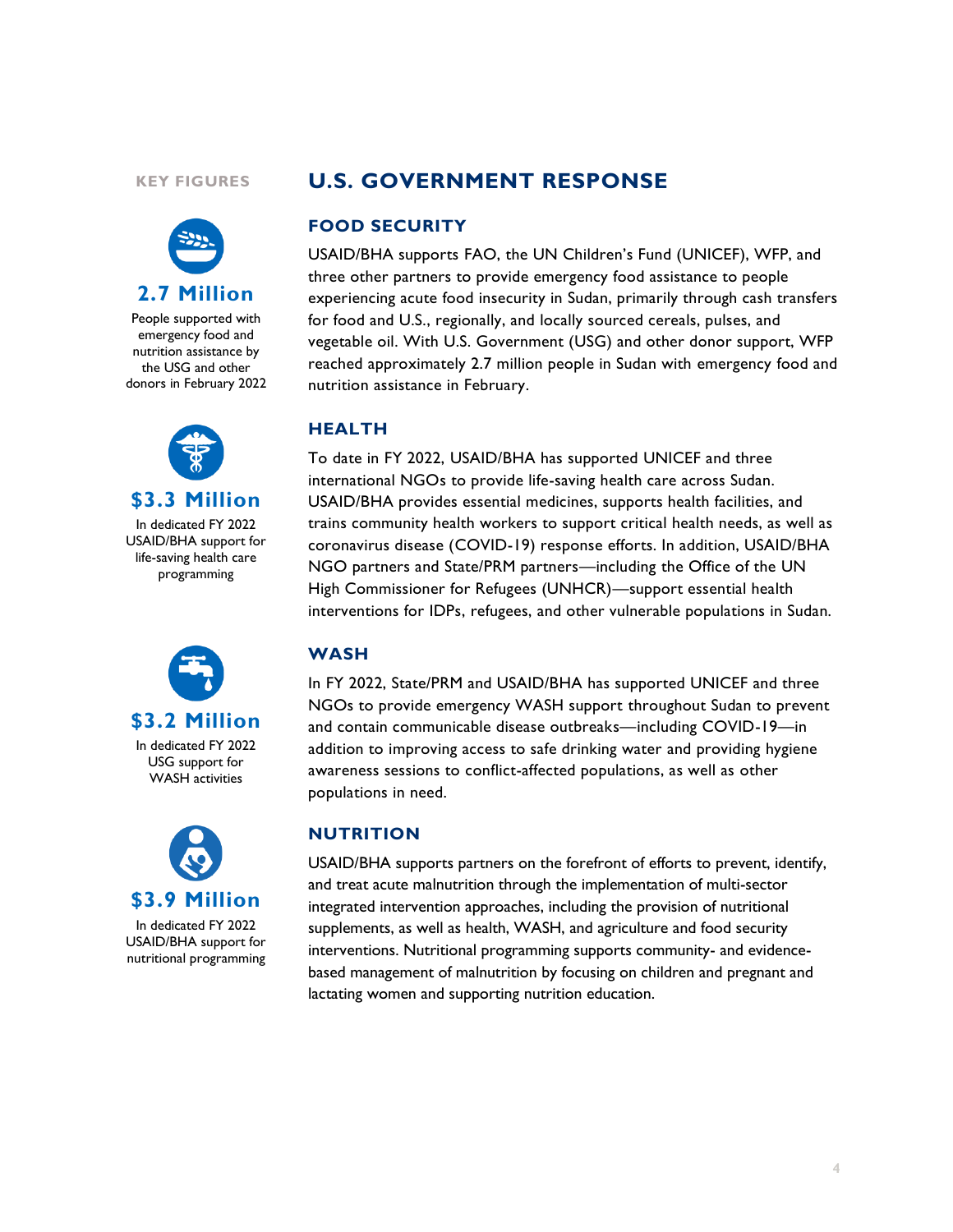#### **CONTEXT IN BRIEF**

- Ongoing conflict, protracted displacement, and climatic events in Sudan have disrupted livelihood activities and impeded access to natural resources and basic services. Fighting among the Sudanese Armed Forces, armed opposition groups, militias, and ethnic groups in Abyei Area, Blue Nile, Darfur, and South Kordofan has resulted in increasing food, health, nutrition, protection, shelter, and WASH needs. Humanitarian needs have been compounded by the ongoing economic crisis and the impact of COVID-19 containment measures. Additionally, Sudan experienced its worst flooding in more than 100 years between July and September 2020, affecting more than 875,000 people.
- In April 2019, a civilian uprising grew out of protests against high prices for bread, fuel shortages, and other economic issues. On April 11, Sudanese military officials overthrew President Omar al-Bashir in support of a popular revolution, and subsequent political uncertainty contributed to heightened humanitarian security and protection concerns. In August, a signed constitutional declaration laid out arrangements for a civilianled transitional government for a 39-month period, with Abdalla Hamdok appointed as Prime Minister. However, following political unrest, the military took over the government on October 25, 2021, arresting civilian leadership. On November 21, Hamdok was reinstated as Prime Minister under a power-sharing agreement with military leader Abdel Fattah al-Burhan but has since resigned on January 2, 2022.
- The UN estimates that 14.3 million people will require humanitarian assistance in Sudan in 2022. Insecurity, access restrictions, limited funding, and bureaucratic impediments limit relief agencies' ability to respond to humanitarian and recovery needs in Sudan. Despite humanitarian access improvements since 2016, particularly in Jebel Marra—a mountainous region encompassing parts of Central Darfur, North Darfur, and South Darfur states—relief agencies continue to face a challenging operational environment in Sudan.
- On October 4, 2021, U.S. Chargé d'Affaires Brian Shukan renewed the disaster declaration for the complex emergency in Sudan for FY 2022. The U.S. Mission in Sudan has declared disasters due to the complex emergency annually since 1987.

| <b>IMPLEMENTING PARTNER</b>                                      | <b>ACTIVITY</b>                                                                                                              | <b>LOCATION</b>                                                         | <b>AMOUNT</b> |  |  |
|------------------------------------------------------------------|------------------------------------------------------------------------------------------------------------------------------|-------------------------------------------------------------------------|---------------|--|--|
| <b>USAID/BHA</b>                                                 |                                                                                                                              |                                                                         |               |  |  |
| Implementing Partners                                            | Agriculture, Economic Recovery and Market<br>Systems (ERMS), Health, Multipurpose Cash<br>Assistance (MPCA), Nutrition, WASH | Blue Nile, East Darfur, South Darfur,<br>South Kordofan, West Kordofan  | \$5,800,000   |  |  |
| <b>FAO</b>                                                       | Agriculture                                                                                                                  | Gedaref, Kassala, North Darfur, North<br>Kordofan, Red Sea, West Darfur | \$4,000,000   |  |  |
| UN Department of Safety and<br>Security (UNDSS)                  | Humanitarian Coordination, Information<br>Management, and Assessments (HCIMA)                                                | <b>Blue Nile</b>                                                        | \$1,000,000   |  |  |
| UN Development Program<br>(UNDP)                                 | <b>HCIMA</b>                                                                                                                 | Countrywide                                                             | \$8,379,949   |  |  |
| UN Office for the Coordination<br>of Humanitarian Affairs (OCHA) | <b>HCIMA</b>                                                                                                                 | Countrywide                                                             | \$3,000,000   |  |  |
| <b>UNICEF</b>                                                    | Health, Nutrition                                                                                                            | Countrywide                                                             | \$14,300,000  |  |  |

#### **USG HUMANITARIAN FUNDING FOR THE SUDAN RESPONSE IN FY 2022<sup>1</sup>**